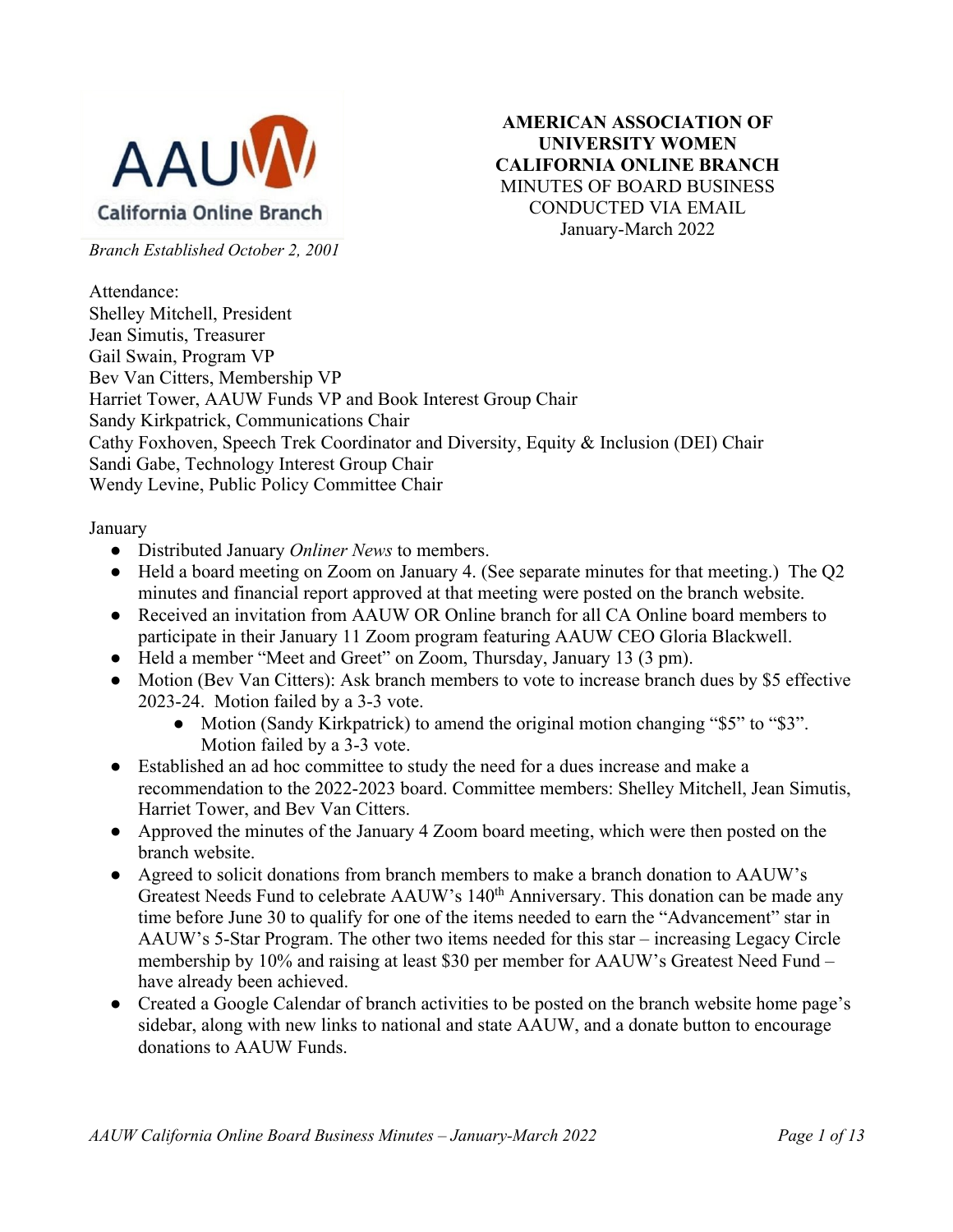- Agreed to establish a Zelle funds transfer feature to the branch bank account to allow electronic donations to the branch. Once created and tested, a donation button can be added to the branch website alongside the one for AAUW Funds.
- Motion (Harriet Tower): Make the Diversity, Equity, and Inclusion (DEI) Coordinator an appointed officer of the board. Motion adopted.

#### February

- Distributed February *Onliner News* to members.
- After discussing the branch policy prohibiting advertising events and fundraisers of "outside" organizations, agreed that other AAUW branches would be welcome to advertise their events on our branch's Facebook group, but that our branch newsletter should be reserved for our own branch activities, as well as AAUW CA and national AAUW news.
- National AAUW's website conversion to the "Community Hub" removed access to the Member Services Database (MSD), which had served as branch members' access to the branch roster. So the link to the MSD in the Members Only (password protected) section of the branch website was replaced with a PDF of the branch roster as of February 1.
- Agreed that the new calendar widget on the branch website should include all state and national webinars/events in addition to branch activities.
- Selected Sue Cochran as this year's Branch Named Gift Honoree, to be announced and honored at the branch annual meeting in March.
- Held a member "Meet and Greet" on Zoom on February 11.
- Approved the editorial changes for the bylaws that do not require a branch vote of approval, and 17 motions from the bylaws committee (Sue Cochran, Sandy Kirkpatrick and Gail Swain) to be presented for branch vote of approval in March. (See attachment.)
- It was decided to hold the branch's first-ever annual meeting on the program email list the week of March 21-28, followed by the branch election voting to take place March 28-April 1.
- Discussed possible topics for a Q4 program. With so many other entities offering excellent programs celebrating the  $50<sup>th</sup>$  anniversary of Title IX, it was suggested to hold a program that examines the status of the Equal Rights Amendment.
- Received a report from the nominating committee announcing the slate for election as branch officers for 2022-23:
	- o President: Gail Swain
	- o Treasurer: Kristina Rueckert
	- o Membership VP: Tobi Balma
	- o Program Co-VPs: Bev Van Citters and Jean Simutis
	- o AAUW Funds VP: Charmen Goehring
- Held the branch Speech Trek competition on Zoom on Saturday, February 26, moderated by Speech Trek Coordinator Cathy Foxhoven, with Bev Van Citters handling Zoom hosting, Kristina Reuckert serving as timer, and Gail Swain, Jean Simutis and Sandy Kirkpatrick serving as judges. The winner from among six contestants speaking on the topic "Liberty and Justice For All" was Cecilia Choy from Monterey.
- Learned that although the newly created Zelle feature for the branch bank account works if someone wants to send funds to the branch, creating a QR code to post on the branch website for donations doesn't work because the QR codes time out after a few days.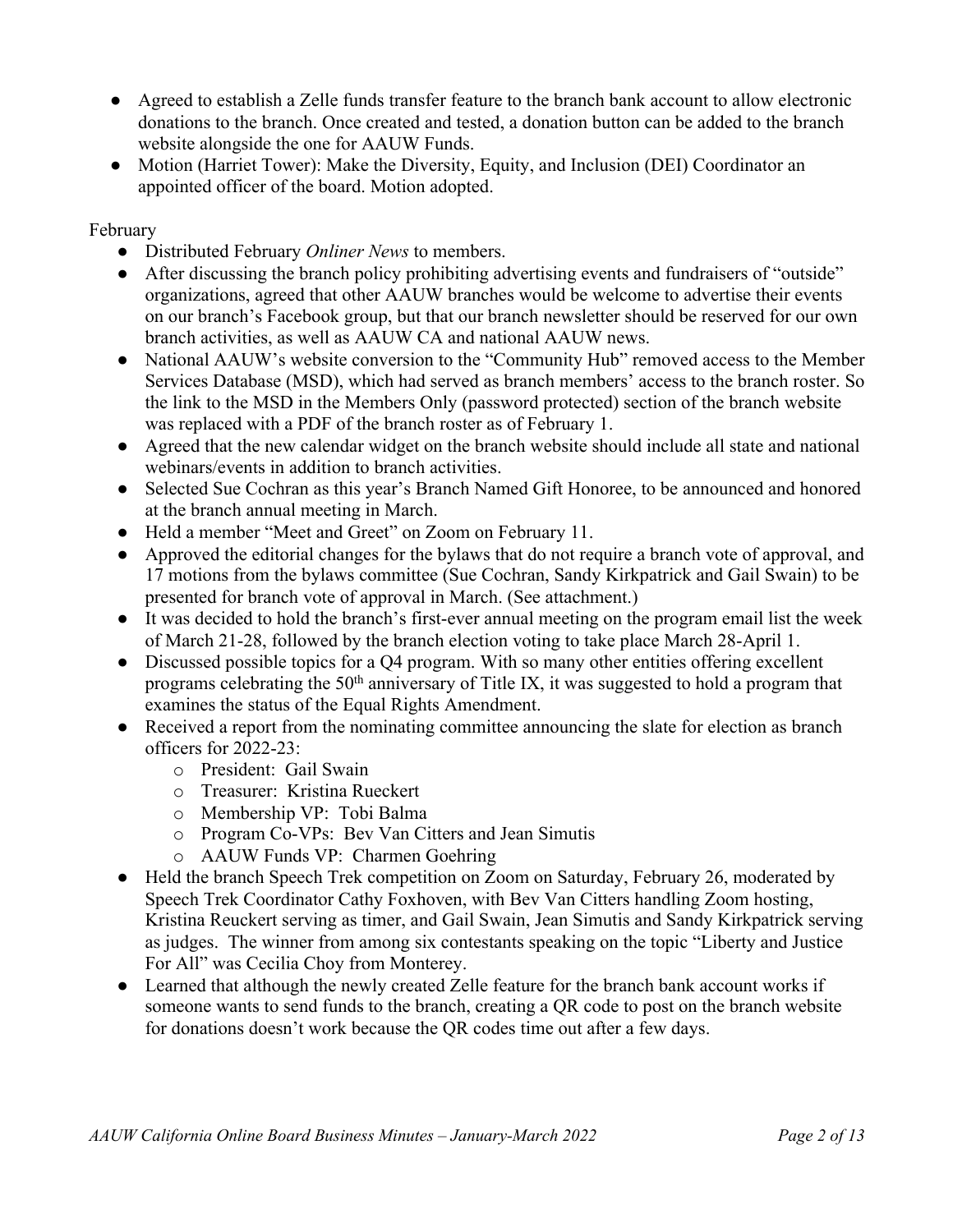March

- Distributed March *Onliner News* to members.
- Held a member "Meet and Greet" on Zoom on March 10. As national AAUW's Community Hub was rolled out, several board members attended training sessions on how the new system will work. All members must create an account to allow them to login. In addition to the glitches in the system that national needs to fix, it was learned that the MSD is a thing of the past and the new system will only allow a few branch officers access to the entire branch roster. It was therefore discussed how to best provide members with a branch directory that also protects member privacy, especially since our Members Only section's password has not be changed in years. Bev Van Citters created a Google form to allow members to select what contact information they want shared on the roster in the future, with a minimal requirement of name and email address.
- President Shelley Mitchell led an annual meeting on the program email list, beginning on March 21, and ending on March 30. Of the 77 branch members, 66 were subscribed to the list to participate. Agenda items covered, with members encouraged to ask questions and share concerns:
	- o State of the Branch report from Shelley Mitchell
	- o Communications report from Sandy Kirkpatrick
	- o Speech Trek report from Cathy Foxhoven
	- o Membership report from Bev Van Citters
	- o Nominating Committee report from Bev Van Citters
	- o Programs report from Gail Swain
	- o Bylaws report from Sandy Kirkpatrick
	- o AAUW Funds report from Harriet Tower, noting that the branch is credited with a total of \$6,564 in donations for 2021
	- o Finance report from Jean Simutis
	- o Election process report from Sandy Kirkpatrick
	- o AAUW CA report on upcoming state activities from AAUW CA President-Elect, Sandi Gabe
- Held branch election with voting open March 28 and closed at 12 p.m. (Pacific) on April 1, with 26 out of 77 members casting a ballot. All branch officers nominated (see list under February business) were elected and all 17 motions to amend the bylaws (see attachment) were approved.

Signed,

Sandy Kirkpatrick

Addendum: Bylaws Amendment Motions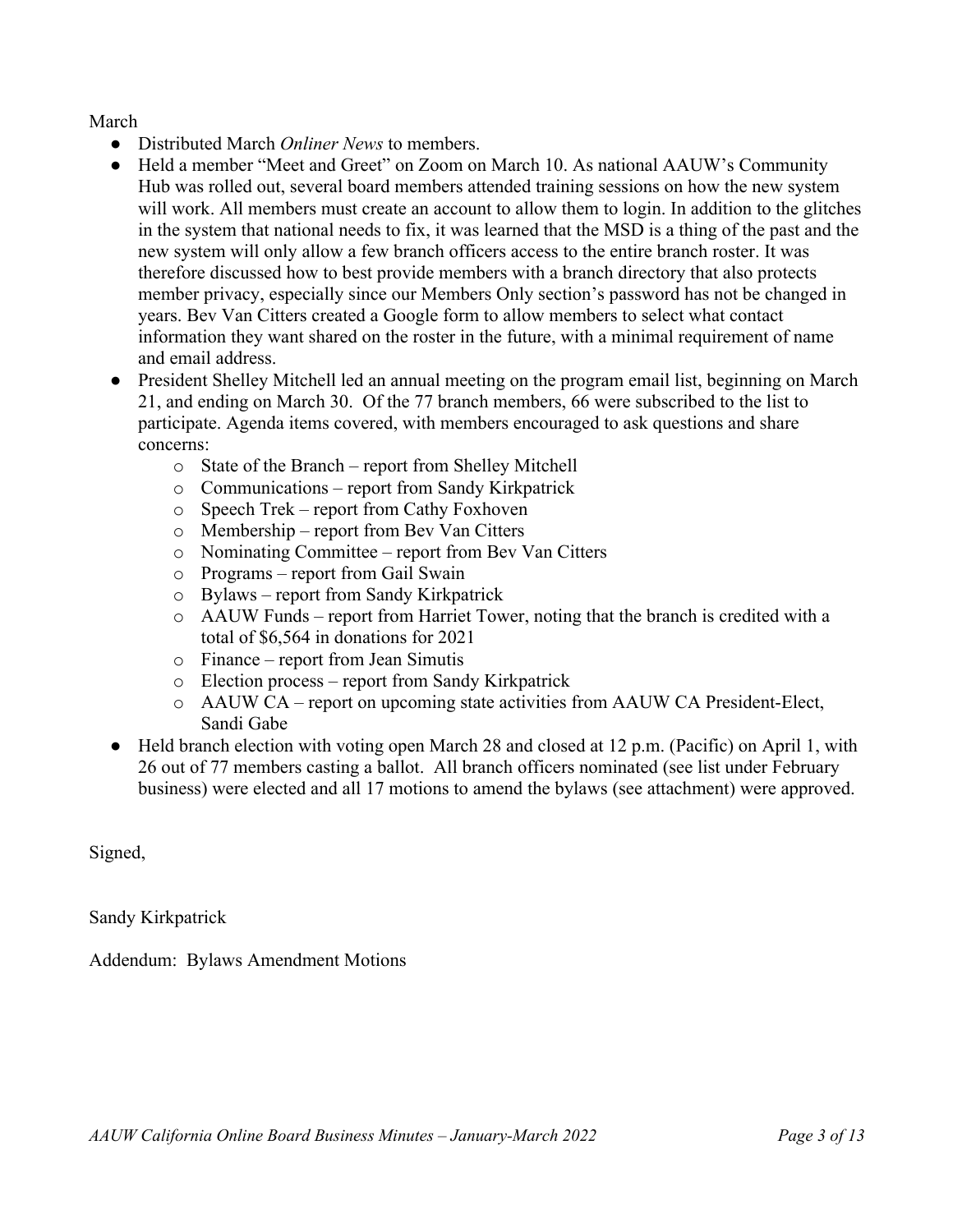# **AAUW CA Online bylaws proposed changes February 2022**

Editorial changes that do not require a branch vote of approval:

- 1. Change all references to the board to "Branch board of directors".
- 2. Slight edit to notation at top of p. 1 and add corresponding note before Article VIII, explaining which articles are specific to branch governance.
- 3. Article IX, separate Section 1 into two sections one for the nominating committee, and the other for nominations.
- 4. Article X, Section 1-a, add "and" between "treasurer" and "vice presidents".
- 5. Article X, Section 1-c, add "The" to start the second sentence.
- 6. Article XIII, Section 2, change "generally accepted accounting principles" to "Generally Accepted Accounting Principles (GAAP)".

#### Motions to amend the bylaws:

#### **Changes to Article VIII, Branch Membership and Dues**

1. Article VIII, Section 2, sub-section d:

Add following "dues": "but are not exempt from paying Branch dues." The sentence will now read: "Fifty-Year Honorary Members as defined in Article IV, Section 2-a-(4)-(b) shall be exempt from the payment of national AAUW and AAUW CA dues, but are not exempt from paying Branch dues."

*Rationale: Clarifies that paying Branch dues is required while the members is exempt from paying National and State dues.*

2. Article VIII, Section 2, sub-section e: Add following "dues": "for the current fiscal year". The sentence will now read: "A current paid member of a Branch or comparable AAUW-affiliated entity may transfer membership to another Branch or comparable AAUW-affiliated entity without payment of additional dues for the current fiscal year."

*Rationale: Clarifies that this applies only to the current fiscal year of dues payment.*

#### **Changes to Article IX, Nominations and Elections**

- 3. Article IX. Nominations and Elections, Section 1, sub-section a: Add a final sentence: "The president may not serve as a member of the nominating committee." *Rationale: Best governing practices prohibits the president from serving on the nominating committee. This restriction already exists in branch policy, but should be in the bylaws, too.*
- 4. Article IX. Nominations and Elections, Section 3, sub-section a: delete "exact" so the sentence now reads: "The officer elections shall be held between March 1 and May 30, the date and time to be determined by the Branch board of directors." *Rationale: Date and time are already specific or exact, the word is redundant.*

- 5. Article IX. Nominations and Elections, Section Section 3, sub-section b: replace "secret" with "confidential" so the sentence now reads: "Voting shall be by online confidential ballot." *Rationale: With the current media being used for voting "secret" is not possible; however, "confidential" requires the vote administrator to respect the confidentiality of each member's vote.*
- 6. Article IX. Nominations and Elections, Section 1. Nominations, sub-section a: Add the following sentence: "The President may not serve as a member of the Nominating Committee." *Rationale: Puts in place in the bylaws current practices within all of AAUW.*

#### **Changes to Article X, Officers**

7. Article X. Officers, Section 1. Officers, b: Delete current "b" and insert new "b" to read: "The appointed officers shall be the chairs of communications, public policy, and diversity, equity and inclusion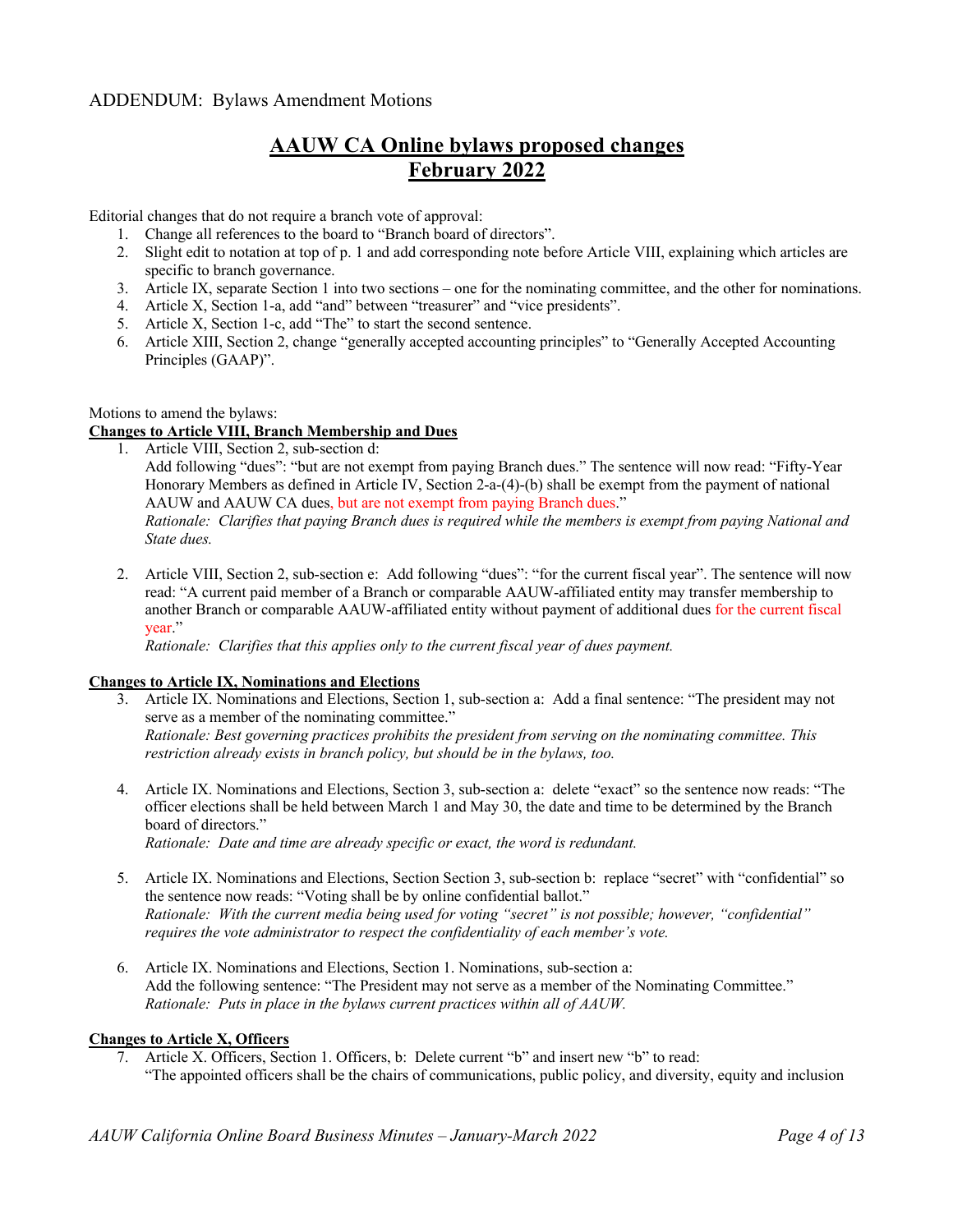(DEI). These officers shall be appointed by the president with the approval of the Branch board of directors." *Rationale: Expands the appointed officers to include Public Policy and DEI.*

- 8. Article X. Officers, Section 1. Officers, sub-section e: Change "60 days" to "30 days" in the last sentence, so it now reads: "A vacancy in the office of president shall be filled by the nominating committee's reconvening to nominate a candidate to be elected within 30 days of the vacancy." *Rationale: Tightens up the time frame to allow for less lag.*
- 9. Article X. Officers, Section 1. Officers: Add a new sub-section "f": "The incoming president may call a meeting of the incoming Branch board of directors prior to July 1 for the purpose of planning for the coming year. No business actions may be taken during this planning meeting." *Rationale: Clarifies what planning may take place by the incoming president and board of directors.*
- 10. Article X. Officers, Section 2. Duties, sub-section b: Add: "The president is the official signer of all legal documents relevant to branch business." *Rationale: Puts in the bylaws the legal requirement of the president signing legal documents for the branch.*
- 11. Article X. Officers, Section 2, Duties, sub-section d: Delete current sub-section d and add new sub-section d: "The president shall assign a Branch board of directors member the responsibility for recording and keeping minutes of all board and Branch business, and ensuring the approved minutes are posted on the Branch website." *Rationale: Changes the need for a formal secretary to someone being appointed to fulfill the responsibility of recording minutes.*

#### **Changes to Article XI, Branch Board of Directors**

- 12. Article XI, Branch Board of Directors, Section 3. Conducting Business: Add the following sentence: "The Board will hold a minimum of one meeting during the year." *Rationale: Although as an online branch most board business is conducted throughout the year by email, this ensures the board has one formal meeting to conduct business during the year, which is required by California of non-profits.*
- 13. Article XI, Branch Board of Directors . Add new Section 4: "Meetings by Electronic Media: Any meeting may be held by a form of electronic media as long as all attendees participating in the meeting can communicate with one another. All members shall be deemed to be "present in person" at such a meeting." and renumber all subsequent sections in Article XI.

*Rationale: This statement is a requirement of the State of California in all bylaws where in person meetings do not occur.*

#### **Changes to Article XII, Committees**

14. Article XII. Committees, Section 2. Purpose. Delete "formulate programs and activities to carry" and replace with: "ensure their work carries" so the sentence now reads: "With the approval of the Branch board, each standing and special committee shall ensure their work carries out the mission of AAUW." *Rationale: Clarifies that committee work must carry out AAUW's mission.*

#### **Changes to Article XIV, Branch Business**

- 15. Article XIV, Branch Business. Add new Section 4: "Annual Meeting: The Branch will hold an annual general membership meeting during the last quarter of the year, the date and time to be set by the Branch board of directors. Notice shall be given no more than 30 days and not less than 15 days in advance of the meeting." *Rationale: Ensures at least one Branch meeting during the year.*
- 16. Article XIV, Branch Business. Add new Section 5: "Meetings by Electronic Media: Any meeting may be held by a form of electronic media as long as all attendees participating in the meeting can communicate with one another. All members shall be deemed to be "present in person" at such a meeting." *Rationale: This statement is a requirement of the State of California in all bylaws where in person meetings do not occur.*

#### **Changes to Article XVI. Organization:**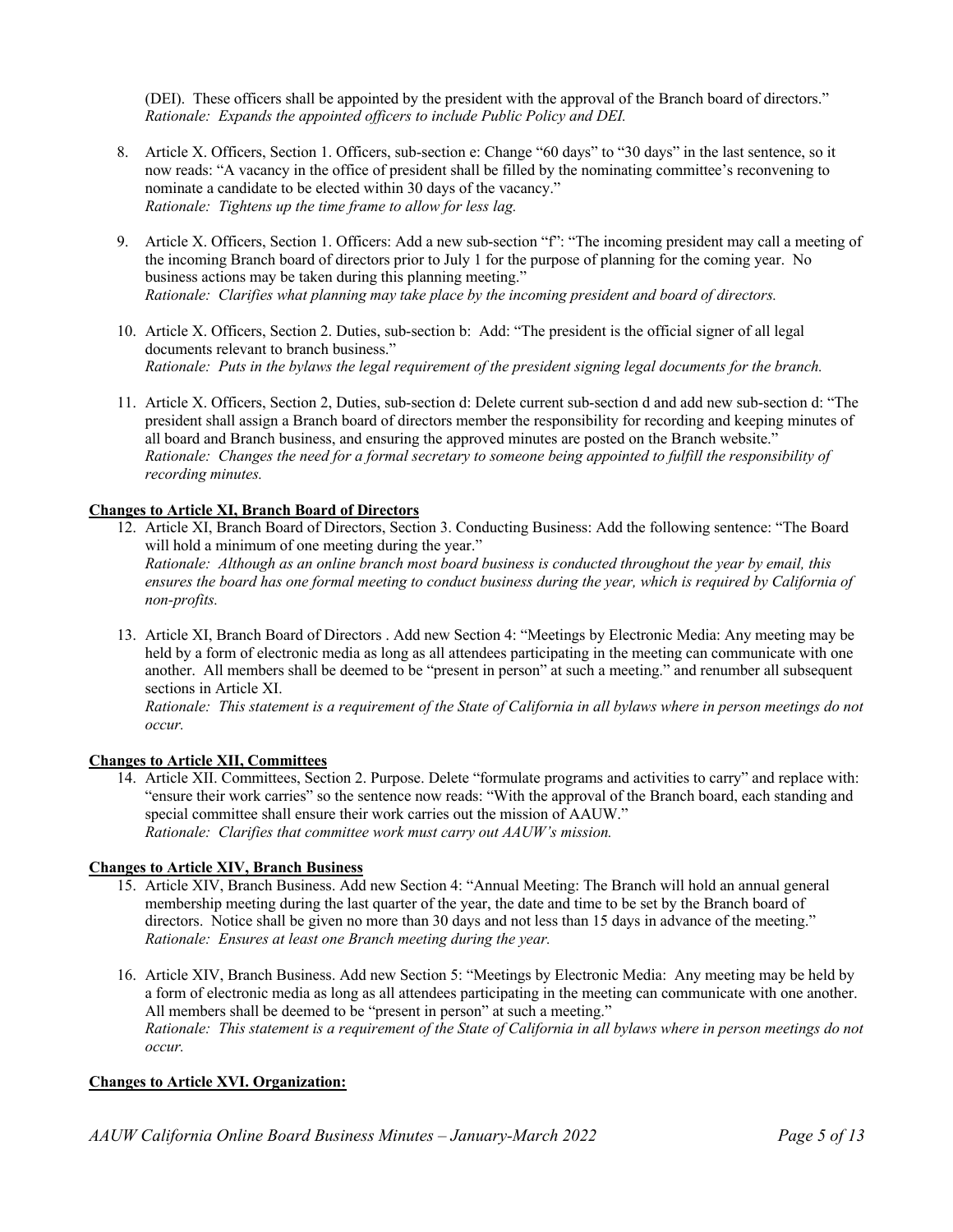17. Article XVI, Organization, Section 2. Recorded Minutes. Delete "Branch" and replace with "president" so the sentence now reads: "The president will designate a member other than the contacts for administration and finance to record and make available upon request board and Branch business minutes." *Rationale: Makes this article consistent with other sections of the bylaws.*

Proposed bylaws amendments shown in red for new language and **bold strike through** for deletions. Editorial changes not requiring a branch vote shown in blue.

#### **BYLAWS OF THE AMERICAN ASSOCIATION OF UNIVERSITY WOMEN**

## **CALIFORNIA ONLINE**

*Note: Language of Articles I-VII is mandated from national AAUW. Articles VIII-XVI are specific to the governance of this branch of AAUW.*

#### **ARTICLE I. NAME AND GOVERNANCE**

**Section 1. Name.** The name of the organization shall be the American Association of University Women (AAUW) – California Online, hereinafter known as the "Branch."

**Section 2. Affiliate.** AAUW California Online is an Affiliate of AAUW as defined in Article V.

**Section 3. Legal Compliance.** The Branch shall comply with the requirements of AAUW and federal, state, and local law. The bylaws of the Branch shall in no way conflict with the AAUW Bylaws and/or policies.

#### **ARTICLE II. PURPOSE**

**Section 1. Purpose**. The purpose of AAUW is to advance equity for women and girls through advocacy, education, philanthropy, and research. The purpose of the Branch is to further AAUW purposes and policies.

**Section 2. Policies and Programs.** In keeping with this purpose, the Branch shall promote equity, education, and development of opportunities for women and girls that enable them to realize their full potential.

#### **ARTICLE III. USE OF NAME**

**Section 1. Policies and Programs.** The policies and programs of AAUW shall be binding on all members engaged in AAUW activities, and no member shall use the name of AAUW to oppose such policies or programs.

**Section 2. Proper Use of Name and Logo.** The name and logo of AAUW may be used only by members (as defined below at Article IV, Section 2) and Affiliates (as defined below at Article V,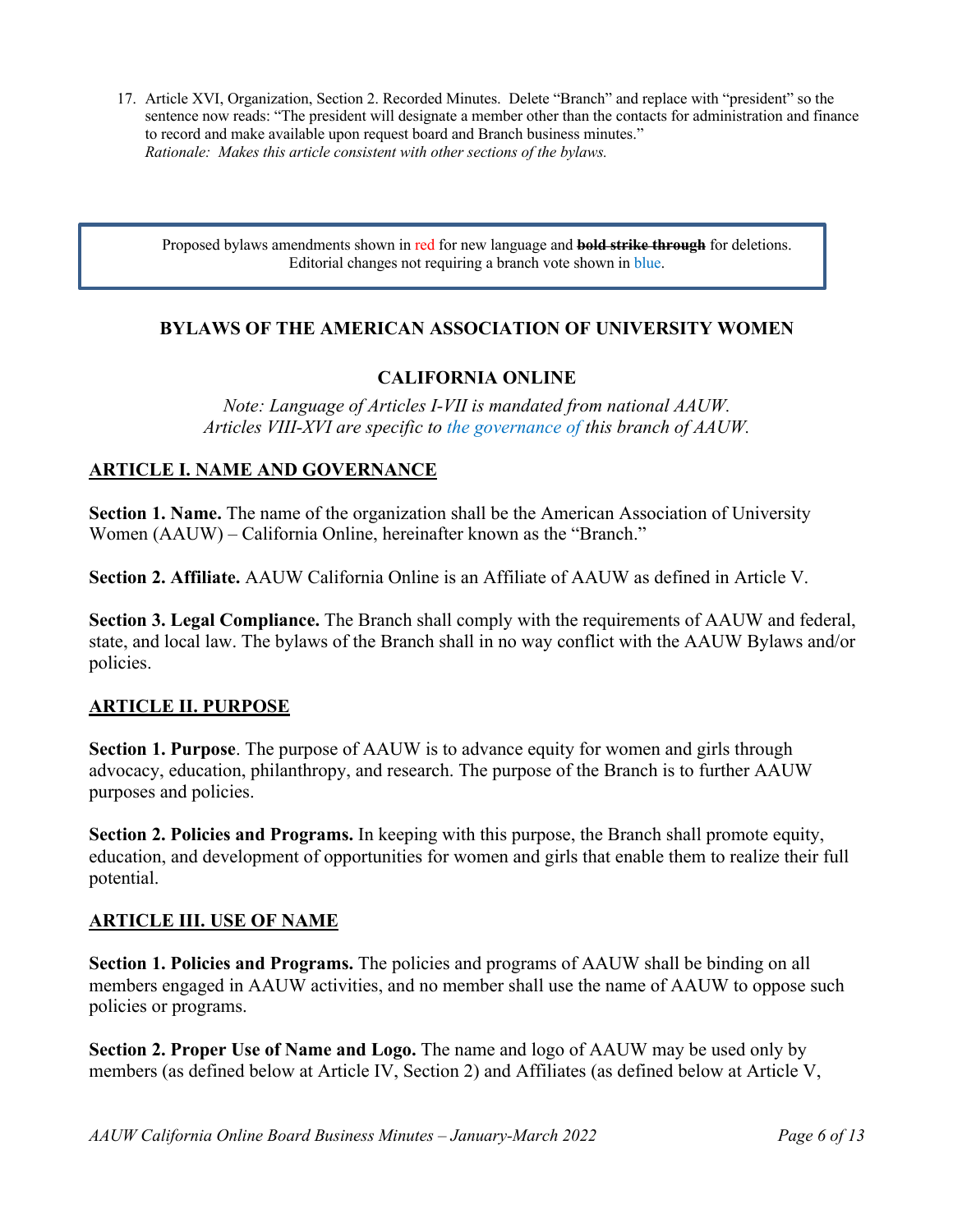Section 1) only according to policies and procedures established by the AAUW Board of Directors; others may do so only according to written licenses.

**Section 3. Individual Freedom of Speech.** These bylaws shall not abridge the freedom of speech of any AAUW member to speak an opinion in the member's own name.

# **ARTICLE IV. MEMBERSHIP AND DUES** (see also Article VIII)

**Section 1. Composition.** The members of AAUW at present consist of members ("Individual Members") and college/university members ("College/University Members").

## **Section 2. Basis of Membership.**

a. Individual Members.

- (1) Eligibility. An individual holding an associate's (or equivalent, e.g., RN), bachelor's, or higher degree from a higher education institution accredited by a regional accrediting agency recognized by the U.S Department of Education (an "Accredited Higher Education Institution") or other qualified educational institution located outside of the United States, as determined by the AAUW Board of Directors, shall be eligible to receive admission to AAUW membership; such membership shall be granted upon payment of AAUW dues. The provisions set forth in this section are the sole requirement for eligibility and admissibility to AAUW membership except that the AAUW Board of Directors may establish a process to assess credentials that are submitted based on degree equivalence.
- (2) Appeals of Refusals of Admission to Membership. Any potential Individual Member or College/University Member who claims qualification for membership in AAUW and who has been refused admission to membership may present credentials to the AAUW Board of Directors for review. The decision of the AAUW Board of Directors shall be final.
- (3) Saving Clause. No Individual Member shall lose membership due to any change in the status of the higher education institution upon which original qualification for membership was based.
- (4) Life Membership.
	- (a) Paid. An Individual Member may become a life member (a "Life Member") upon a one-time payment of twenty years' annual AAUW dues, based on the amount of annual AAUW dues the year the Member elects to become a Life Member. Thereafter, the Life Member shall be exempt from the payment of AAUW national dues.
	- (b) Fifty-Year Honorary. An Individual Member who has paid AAUW dues for fifty years shall become a Life Member and shall thereafter be exempt from the payment of AAUW national dues.
- b. College/University Members. Any Accredited Higher Education Institution or other qualified higher education institution located outside the United States, as determined by the AAUW Board of Directors, that pays annual dues to AAUW shall be eligible to be a College/University Member. Each College/University Member shall appoint one or two representatives who are eligible to be Individual Members and who shall each have the membership benefits of an Individual Member and any other benefits that accrue to representatives of College/University Members, as determined by the AAUW Board of Directors.

**Section 3. Student Associates.** The AAUW Board of Directors may permit undergraduate students enrolled in Accredited Higher Education Institutions or in other qualified educational institutions located outside the United States, as determined by the AAUW Board of Directors, to associate with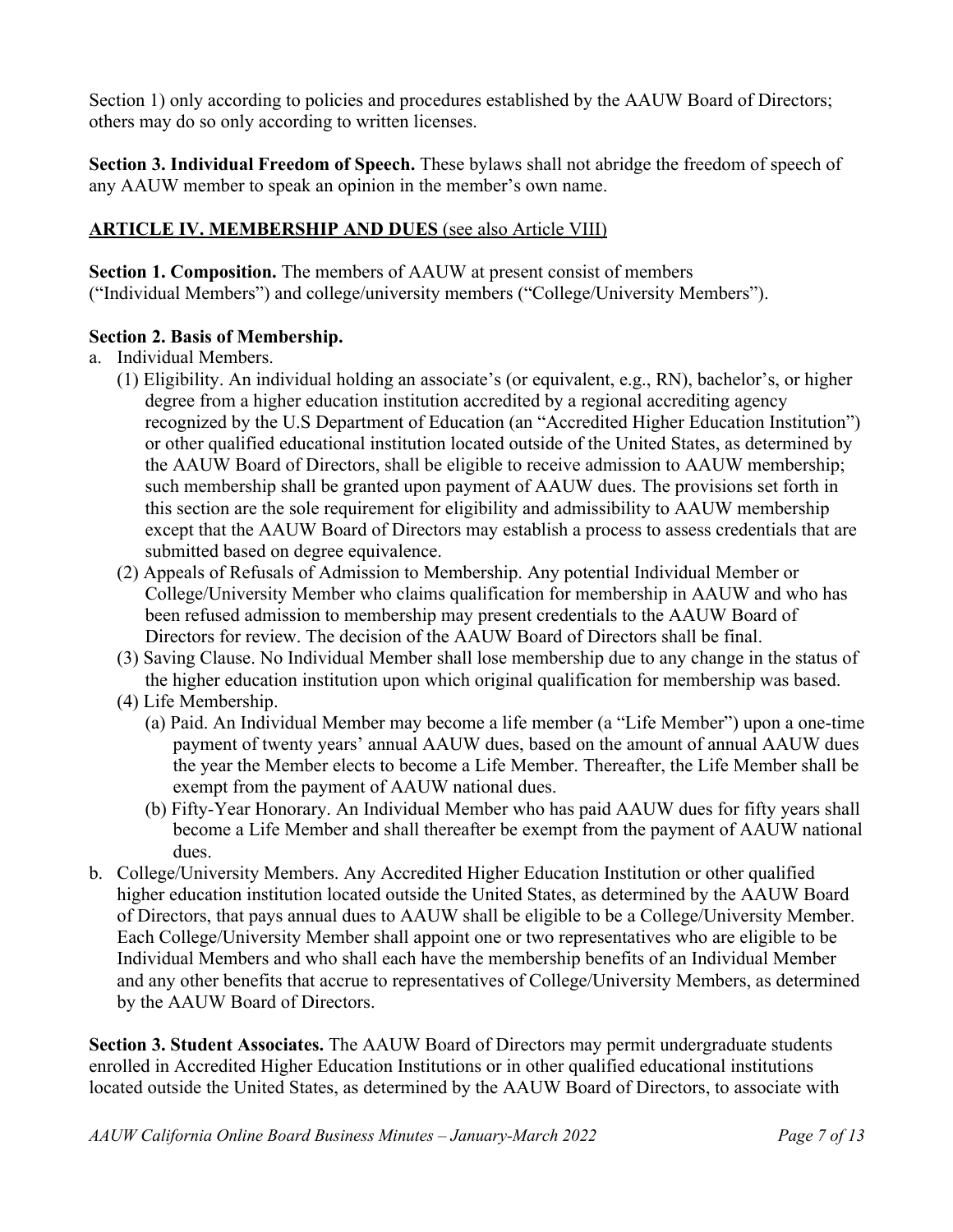AAUW, with fees (if any) and benefits as determined by the AAUW Board of Directors.

# **Section 4. Dues.**

- a. Amount. The annual dues and Member benefits for any category of member shall be established by a two-thirds vote of the AAUW Board of Directors. Members shall be notified of the intent to consider a change in the dues, the proposed amount, and the rationale for the change at least 60 days prior to the vote.
- b. Payment. Member dues shall be payable in accordance with procedures established by the AAUW Board of Directors.

**Section 5. Severance of Membership.** Any Member may be suspended or removed from membership for any conduct that tends to injure AAUW or to adversely affect its reputation or that is contrary to or destructive of its mission according to these bylaws, with action taken following policies and procedures adopted by the AAUW Board of Directors. In addition, a College/University Member that is no longer eligible for membership shall be removed from membership as soon as practicable after it loses its eligibility.

# **ARTICLE V. AAUW AFFILIATES**

**Section 1. AAUW Affiliate Defined.** An AAUW Affiliate ("Affiliate") is an organization affiliated with AAUW for the purpose of supporting AAUW's mission through Affiliate programs, fundraising, networking, and/or other activities. Affiliates are typically nonprofit membership organizations under state law and may also have been recognized as tax-exempt  $501(c)(3)$  or  $501(c)(4)$  organizations under the Internal Revenue Code. An Affiliate may use AAUW's name and/or logo only if approved by the AAUW Board of Directors.

## **Section 2. Organization.**

- a. Purpose. Affiliates shall promote the purposes, programs, and policies of AAUW.
- b. Bylaws. Affiliates shall develop bylaws as meet their needs. However, any such bylaws shall not conflict with AAUW Bylaws or with applicable law.
- c. Structure. Affiliates may create such leadership structures as meet their needs. Each Affiliate shall provide AAUW with designated contacts for administration and finance.

## **Section 3. Loss of Recognition of an Affiliate.**

- a. The AAUW affiliation status of an Affiliate may be revoked for cause through affiliation review procedures specified by the AAUW Board of Directors.
- b. The Affiliate shall have the right to appeal to the AAUW Board of Directors within a designated period.

**Section 4. Property and Assets.** The title to all property, funds, and assets of an Affiliate is vested in the Affiliate. An Affiliate shall have complete control of its property and assets, except that such property and assets shall not be used for any purpose contrary to AAUW's purposes. In the event of the dissolution of an Affiliate or the termination of an Affiliate's affiliation with AAUW, all assets of the Affiliate shall be transferred and delivered to AAUW or to another Affiliate designated by AAUW. AAUW may solicit and consider recommendations from local leaders before making a designation.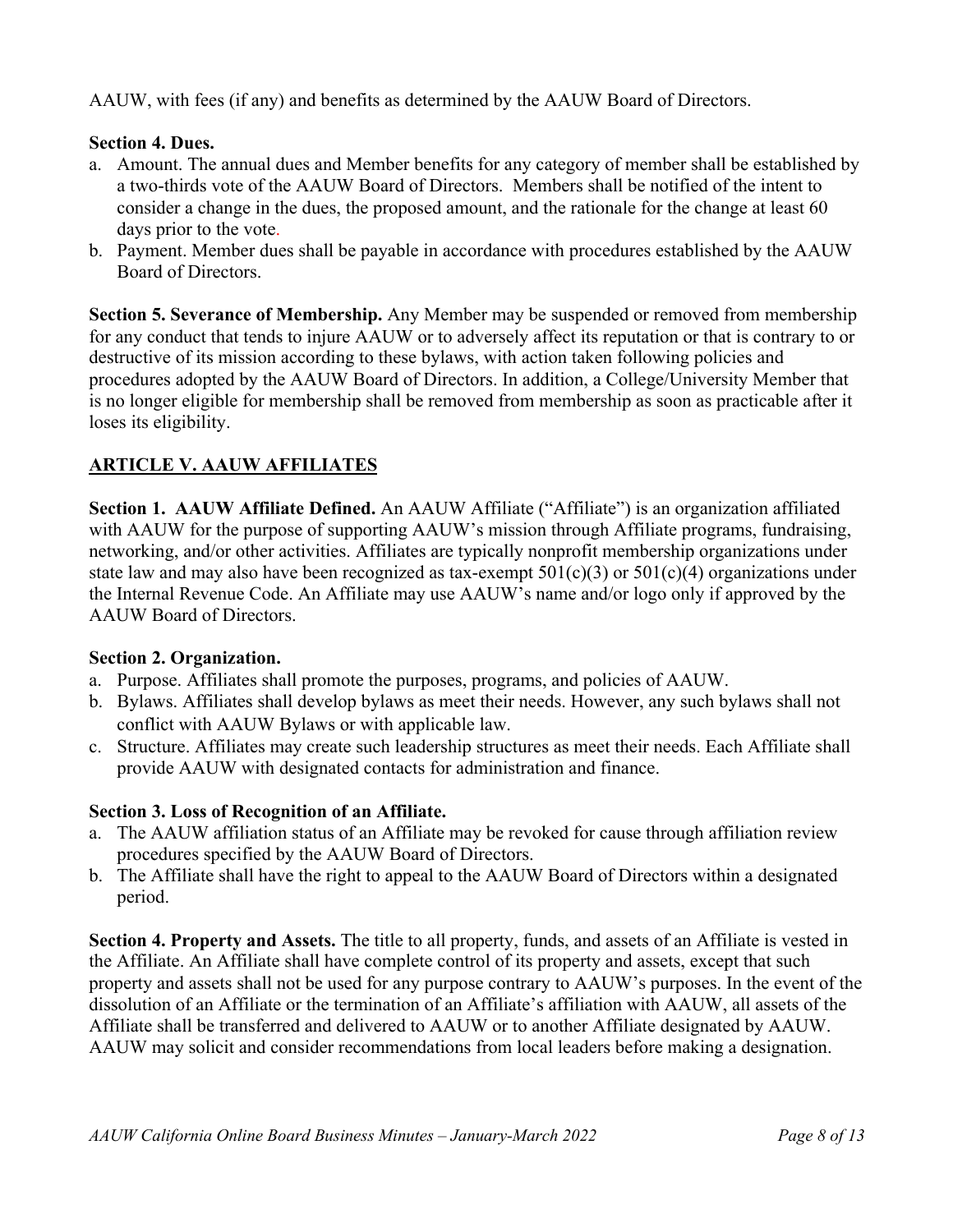# **ARTICLE VI. PARLIAMENTARY AUTHORITY**

The rules contained in the most current edition of *Robert's Rules of Order Newly Revised* shall govern the Branch in all instances in which they are applicable and in which they are not inconsistent with the AAUW Bylaws or with the requirements of AAUW or applicable laws.

## **ARTICLE VII. AAUW-MANDATED AMENDMENTS TO THE BYLAWS**

AAUW-mandated amendments shall be implemented by the Branch's board of directors without a vote of the Branch's membership and as prescribed by the AAUW Board of Directors.

> *Note: Language of Articles I-VII is mandated from national AAUW. Articles VIII-XVI are specific to the governance of this branch of AAUW.*

#### **ARTICLE VIII. BRANCH MEMBERSHIP AND DUES**

#### **Section 1. Branch Membership.**

- a**.** A member of national AAUW, as defined in Article IV, may become a member of the Branch upon payment of Branch dues.
- b. All Branch members are required to be members of the American Association of University Women of the State of California, hereinafter called AAUW CA, in order for the Branch to be eligible for AAUW CA insurance and programs.

#### **Section 2. Dues.** (See also Article IV, Section 4.)

- a. Changes in Branch dues shall be determined by two-thirds vote of those voting, provided notice has been given to the members 15 days prior to the vote.
- b. Branch dues for college/university representatives shall be set by the Branch board of directors. AAUW CA dues are waived for college/university representatives.
- c. AAUW paid life members, as defined in Article IV, Section 2-a-(4)-(a), are not exempt from payment of AAUW CA and Branch dues.
- d. Fifty-Year Honorary Members as defined in Article IV, Section 2-a-(4)-(b) shall be exempt from the payment of national AAUW and AAUW CA dues, but are not exempt from paying Branch dues.
- e. Reciprocity. A current paid member of a Branch or comparable AAUW-affiliated entity may transfer membership to another Branch or comparable AAUW-affiliated entity without payment of additional dues for the current fiscal year.

## **ARTICLE IX. NOMINATIONS AND ELECTIONS**

## **Section 1. Nominations. Nominating Committee.**

- a. There shall be a nominating committee of no fewer than two members, at least one of whom is a Branch board of directors member. The committee members shall be appointed at least two months prior to the officer elections. *[Sentence moved to 1- b.]* The board appointee shall chair the committee. *[Sentence moved to 1-c]* The president may not serve as a member of the nominating committee.
- b. The committee members shall be appointed at least two months prior to the officer elections.
- c. The Branch board of directors appointee shall chair the committee.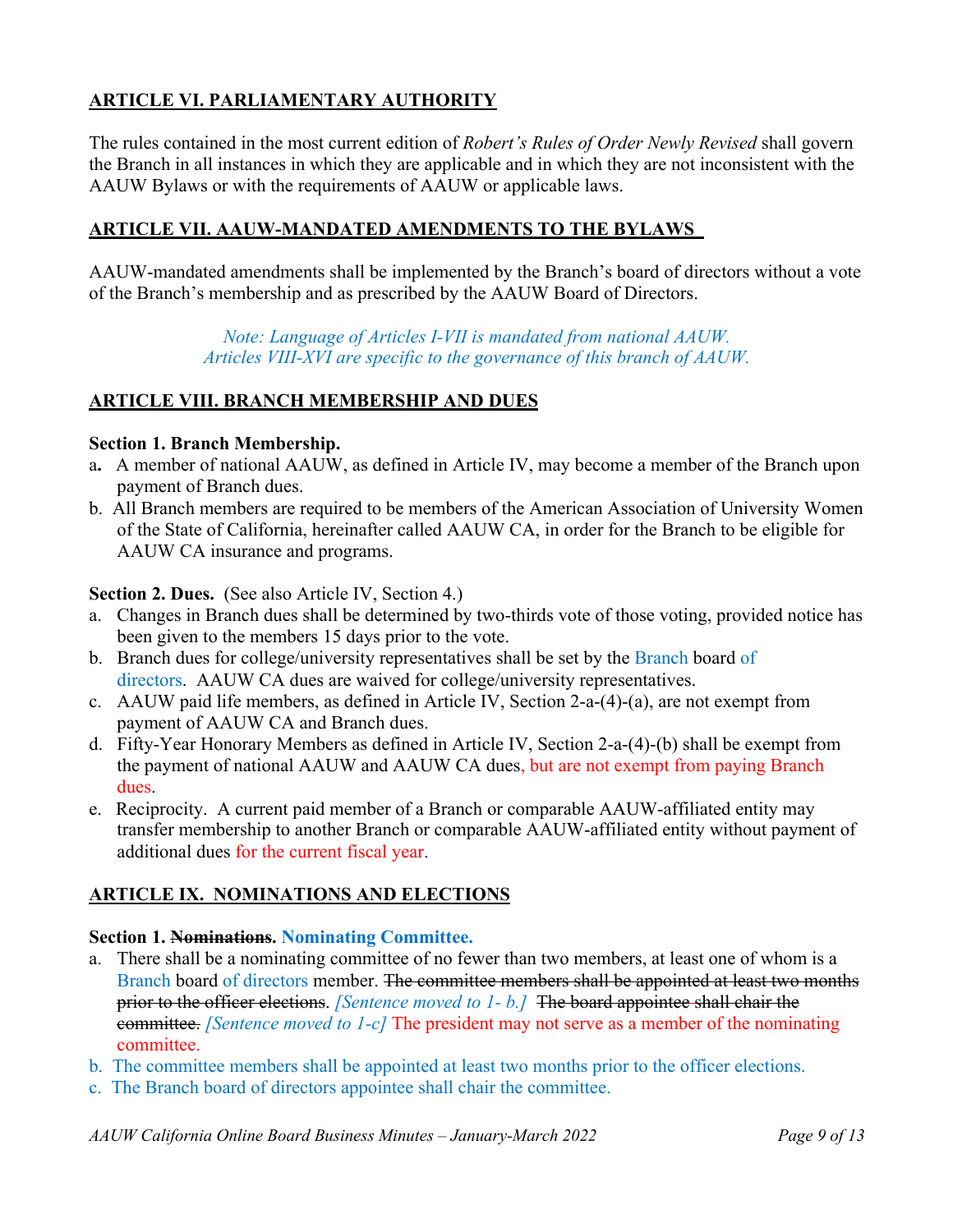d. The term of service on the nominating committee shall be from time of appointment until the officer election) for a maximum of two consecutive terms.

#### **Section 2. Nominations.**

- a**.** The names of the nominees shall be sent to every member at least 15 days prior to the election.
- b. Additional nominations may be made with the consent of the nominee.

#### **Section 3. Elections.**

- a. The officer elections shall be held between March 1 and May 30, the **exact** date and time to be determined by the Branch board of directors.
- b. Voting shall be by online **secret** confidential ballot. Election shall be by a majority of those voting.

# **ARTICLE X. OFFICERS**

#### **Section 1. Officers.**

- a. The elected officers for the Branch shall be a president, treasurer, and vice presidents for program, membership and AAUW Funds.
- b. The appointed officers shall be the chairs for communications, public policy, and diversity, equity and inclusion (DEI). **This** These officers shall be appointed by the president with the **consent** approval of the Branch board of directors.
- c. Officers shall serve for a term of one year or until their successors have been elected or appointed and assume office. The term of each officer shall begin on July 1. The incoming president may call a meeting of the incoming officers prior to July 1.
- d. No officer shall hold more than one office at a time, and no member shall be eligible to serve more than two consecutive terms in the same elected office.
- e. A vacancy in office, excluding the office of president, shall be filled for the unexpired term by the Branch board of directors. A vacancy in the office of president shall be filled by the nominating committee's reconvening to nominate a candidate to be elected within **60** 30 days of the vacancy.
- f. The incoming president may call a meeting of the incoming Branch board of directors prior to July 1 for the purpose of planning for the coming year. No business actions may be taken during the planning meeting.

## **Section 2. Duties.**

- a. Officers shall perform the duties prescribed by these bylaws, Branch policies, and by the current edition of *Robert's Rules of Order Newly Revised.*
- b. The president shall be the official spokesperson and representative for the Branch and shall be responsible for submitting such reports and forms as required by AAUW and AAUW CA. The president is the official signer of all legal documents relevant to Branch business.
- c. The treasurer shall be responsible for collecting, distributing, and accounting for the funds of the Branch and for meeting specific deadlines.
- d. An officer other than the president or treasurer shall be designated as secretary, responsible for recording and keeping minutes of all board and branch business, and making minutes available upon request. The president shall assign a member of the Branch board of directors for the responsibility for recording and keeping minutes of all board and Branch business, and ensuring the approved minutes are posted on the Branch website.
- e. All other Branch board of directors officers, elected and appointed, shall perform such duties as the president and Branch board of directors shall direct.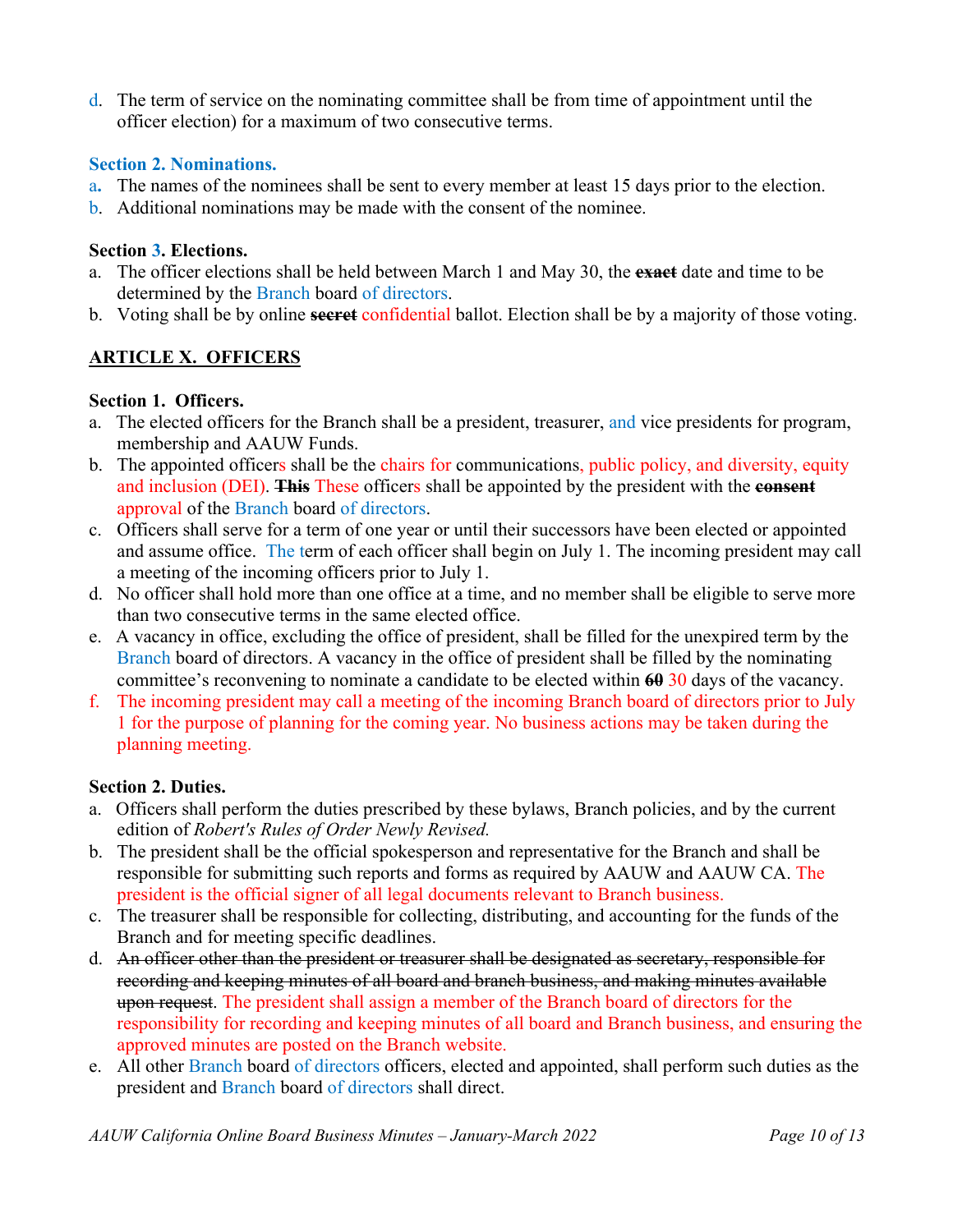# **ARTICLE XI. BRANCH BOARD OF DIRECTORS**

**Section 1. Composition.** The Branch board of directors shall include the elected and appointed officers. They shall be voting members of the Branch board of directors.

**Section 2. Administrative Responsibilities.** The Branch board of directors shall have the power to administer affairs of the Branch and to carry out its programs and its policies, and shall accept responsibilities delegated by AAUW and AAUW CA. The Branch board of directors shall have fiscal responsibility as outlined in Article XIII, Financial Administration, Section 2.

**Section 3. Conducting Business.** Branch board of directors business shall be conducted at any time at the call of the president, or upon the request of any member of the Branch board of directors. The Branch board of directors shall hold a minimum of one meeting during the year.

**Section 4. Meetings by Electronic Media.** Any meeting may be held by a form of electronic media as long as all attendees participating in the meeting can communicate with one another. All members shall be deemed to be "present in person" at such a meeting.

**Section 5. Quorum.** The quorum of the Branch board of directors shall be a majority of its members.

**Section 6. Removal from Office.** A member of the Branch board of directors may be removed for any reason by a two-thirds vote of the Branch board of directors in accordance with policies and procedures adopted by AAUW.

# **ARTICLE XII. COMMITTEES**

**Section 1. Establishing Committees.** The president may establish standing and special committees as needed with consent by the Branch board of directors.

**Section 2. Purpose.** With the approval of the Branch board of directors, each standing and special committee shall formulate programs and activities to carry ensure their work carries out the mission of AAUW.

# **ARTICLE XIII. FINANCIAL ADMINISTRATION**

**Section 1. Fiscal Year.** The fiscal year shall correspond with that of AAUW: July 1 through June 30.

**Section 2. Financial Policies.** The Branch board of directors shall set and maintain policies and procedures to control financial records consistent with Generally Accepted Accounting Principles (GAAP) and federal, state, and local laws including an annual financial review.

**Section 3. Budget.** The annual budget shall be adopted by the Branch board of directors for presentation to the Branch membership no later than September.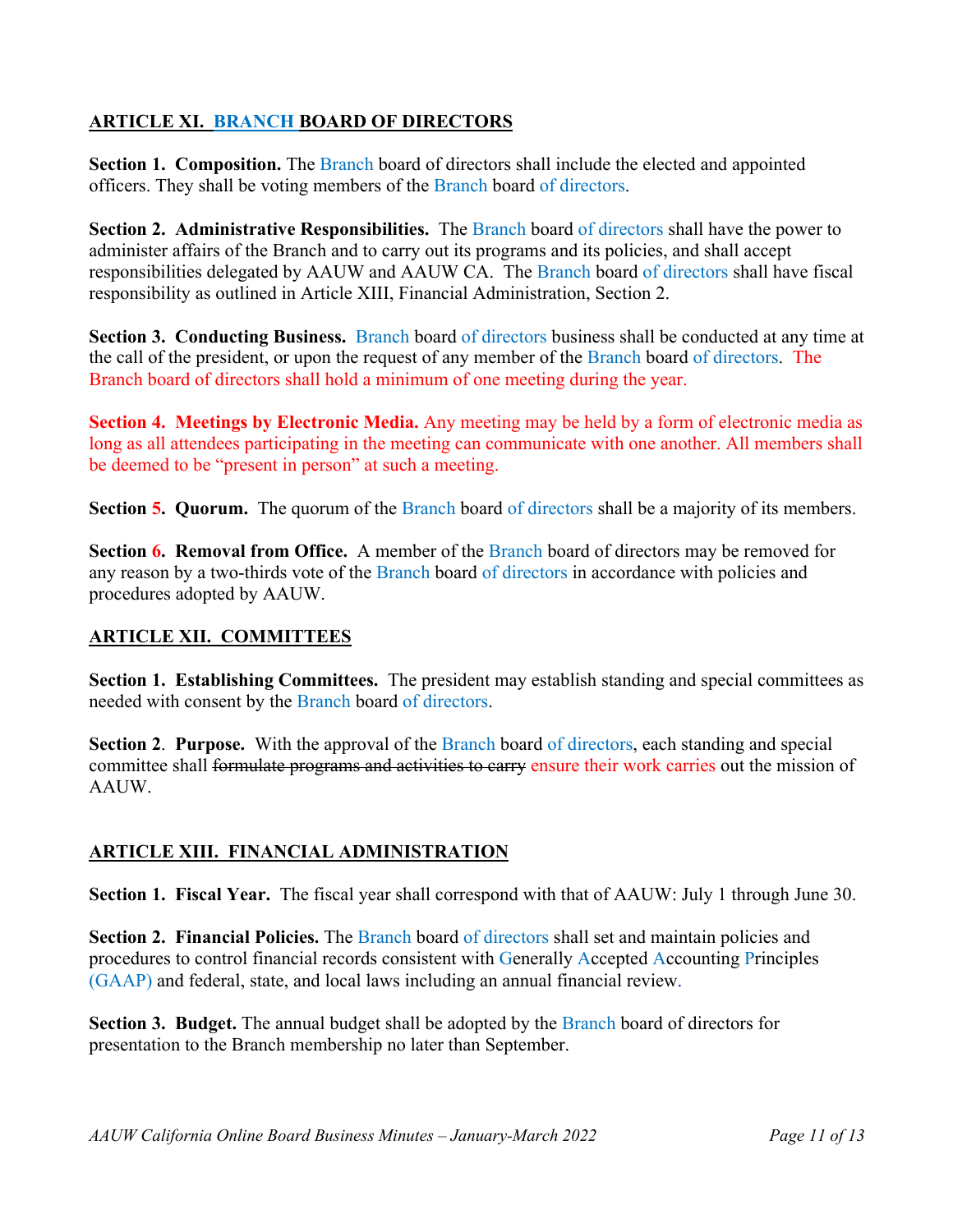#### **Section 4. Insurance**

- a. The Branch is required to participate in the AAUW CA insurance programs to participate in AAUW CA sponsored activities and projects. The Branch must comply with all risk management requirements, AAUW CA program directives and all other requirements as outlined in AAUW CA policy and procedures.
- b. The Branch must obtain separate insurance coverage for activities and projects not covered under the AAUW CA insurance coverage.

# **ARTICLE XIV. BRANCH BUSINESS**

**Section 1. Notice.** Notice of business requiring a Branch vote shall be sent to all members of the Branch at least 15 days prior to the call for a vote.

**Section 2. Call for Business.** Branch business may be called by the president or shall be call by the president on the request of at least 25 percent of the voting members of the Branch board of directors, or 10 percent of the Branch membership.

**Section 3. Quorum.** The quorum shall be 10 percent of the Branch membership.

**Section 4. Annual Meeting.** The Branch will hold an annual general membership meeting during the last quarter of the year, the date and time to be set by the Branch board of directors. Notice shall be given no more than 30 days and not less than 15 days in advance of the meeting.

**Section 5. Meetings by Electronic Media.** Any meeting may be held by a form of electronic media as long as all attendees participating in the meeting can communicate with one another. All members shall be deemed to be "present in person" at such a meeting.

# **ARTICLE XV. INDEMNIFICATION**

Every Branch board or committee member may be indemnified by the Branch against all expenses and liabilities, including counsel fees, reasonably incurred or imposed upon such board or committee members in connection with any threatened, pending or completed action, suit, or proceeding to which the board or committee member may become involved by reason of being or having been a member of the board or committee, or any settlement thereof, unless adjudged therein to be liable for negligence or misconduct in the performance of duties. In the event of a settlement the indemnification herein shall apply only when the Branch board of directors approves such settlement and reimbursement as being in the best interest of the Branch. The foregoing right of indemnification shall be in addition to and not exclusive of all other rights to which the board or committee member is entitled.

## **ARTICLE XVI. ORGANIZATION**

**Section 1. Contact.** The Branch will annually provide AAUW with a designated contact for administration and finance.

**Section 2. Recorded Minutes.** The **Branch** president will designate a member other than the contacts for administration and finance to record and make available upon request board and Branch business minutes.